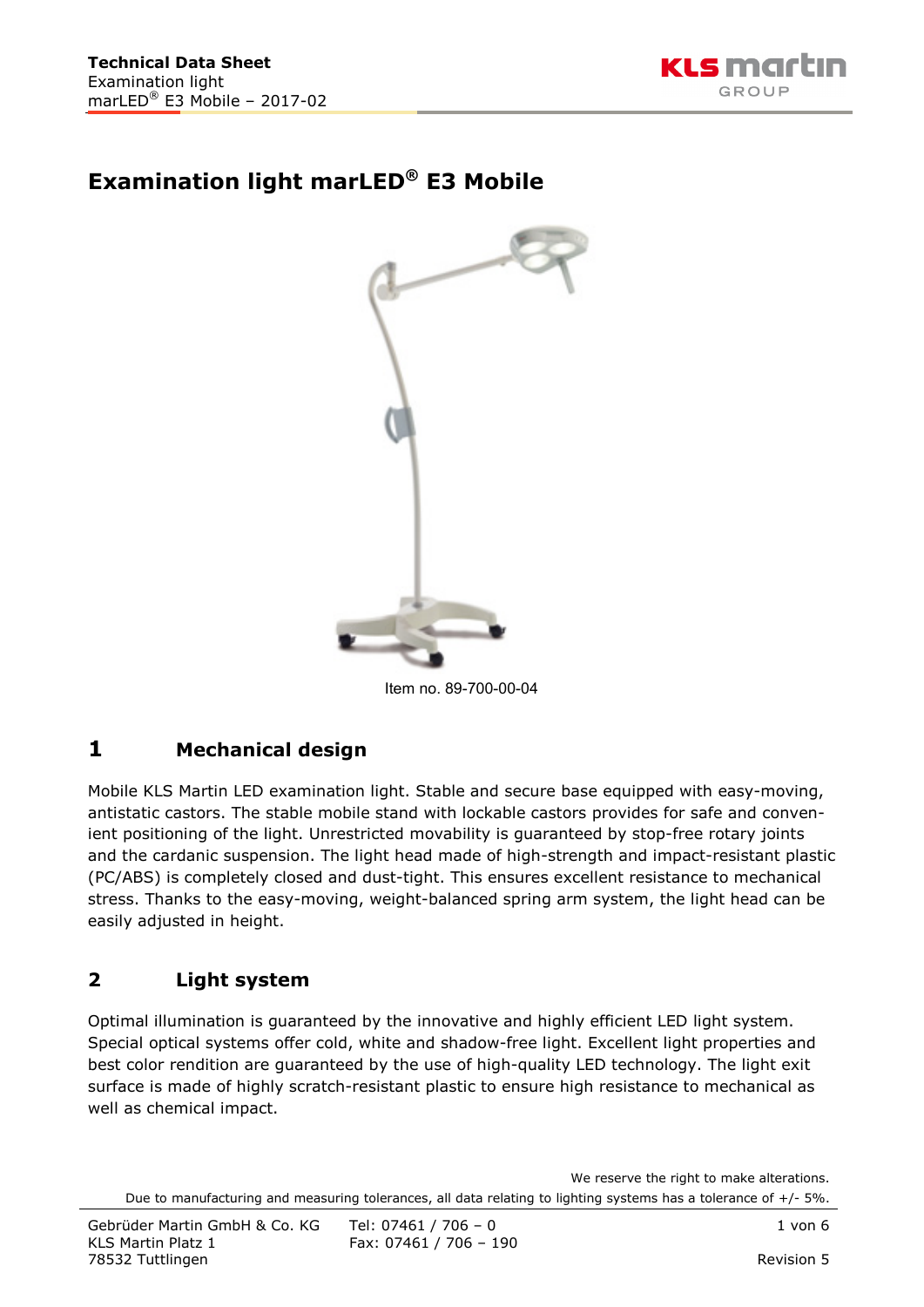

## **3 Operation**

The ON/OFF and brightness control buttons are directly integrated into the light head in the form of a membrane keypad. Together with the smooth surface design of the light head, this enables fast cleaning and wiping disinfection. To ensure easy positioning, the light head features an integrated handle. This handle component can be easily replaced with one of the following handle versions at the user's choice.

Optional handle elements:

Option 1: Sterilizable Handle

Option 2: Handle for Sterile Disposable Cover

| <b>Optional handle elements</b>                                                                                                   | <b>Illustration</b> | Item no.                                                                                               |
|-----------------------------------------------------------------------------------------------------------------------------------|---------------------|--------------------------------------------------------------------------------------------------------|
| Option 1: Light equipped with sterilizable<br>handle for sterile operation.                                                       |                     | 89-700-05-04<br>Handle adapter and<br>2 x sterile handle                                               |
| <b>Option 2:</b> As an alternative, the light can be<br>equipped with handle elements for the use of<br>disposable handle covers. |                     | 89-940-02-04<br>Handle for sterile<br>covers<br>89-940-20-04<br>Sterile covers<br>$(100 \text{ pcs.})$ |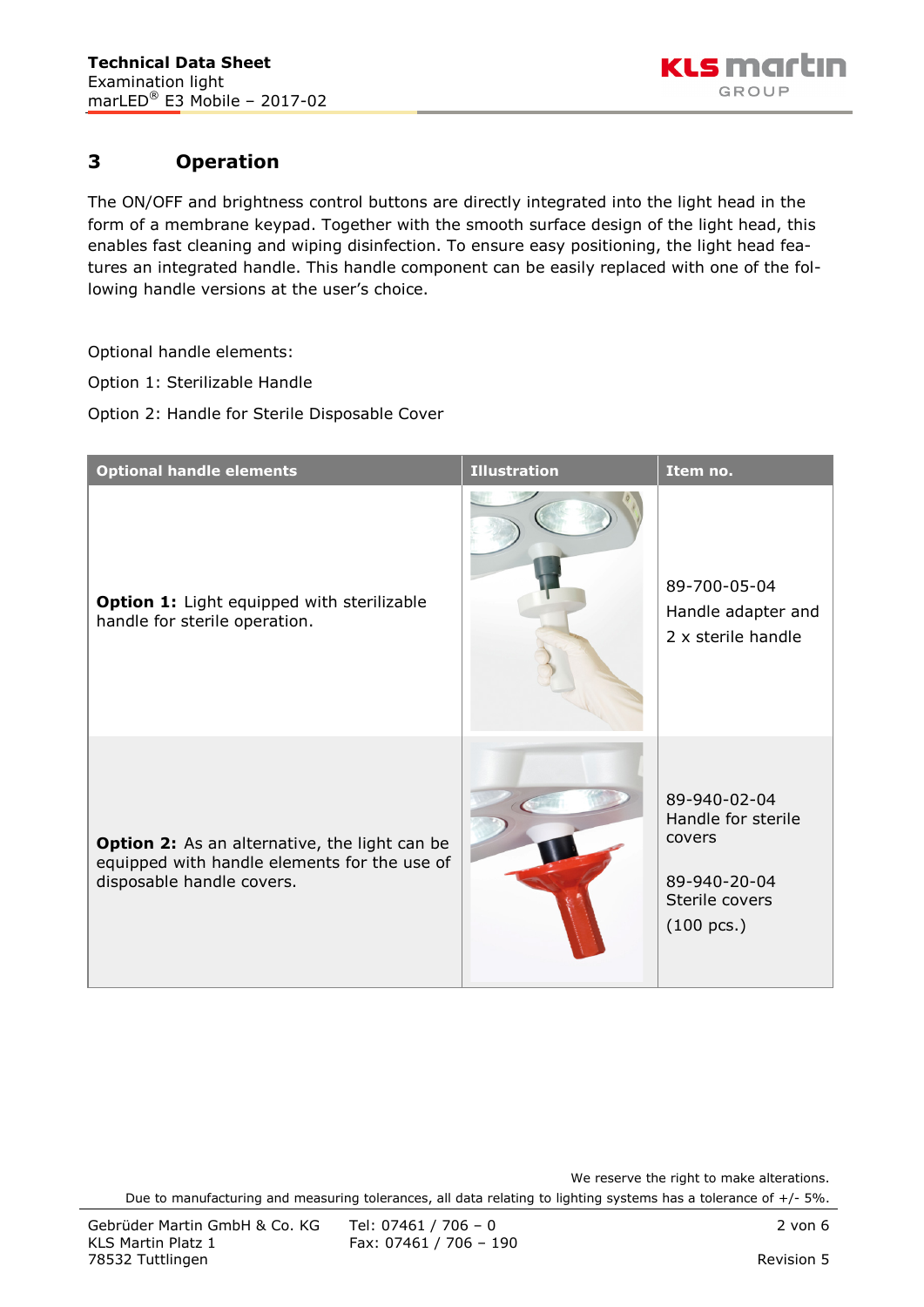

| <b>Electrical Data</b>                                    |           | marLED® E3 Mobile                          |
|-----------------------------------------------------------|-----------|--------------------------------------------|
| Power module                                              |           | integrated into light head                 |
| Supply voltage, primary                                   | $\vee$    | 100-240 VAC, 50-60 Hz                      |
| Power input at 220 - 240 VAC                              | <b>VA</b> | 39                                         |
| Power input at 100 - 130 VAC                              | <b>VA</b> | 32                                         |
| Power input, light sources                                | W         | $3 \times 5$                               |
| Anticipated LED service life                              | h         | 40,000                                     |
| Starting performance                                      |           | last setting                               |
| Focus / light field                                       |           | fixed                                      |
| Standby light                                             |           | not required, 3 light sources<br>available |
| Spare light sources                                       |           | available from KLS Martin                  |
| Electronic system meets<br>requirements acc. to           |           | VDE/IEC                                    |
| Classification acc. to MPG<br>(Medical Devices Act / MDD) |           | $\mathbf I$                                |
| Protection class acc. to<br>IEC 60601                     |           | I                                          |
| Degree of protection: suspension<br>system                |           | <b>IP30</b>                                |
| Degree of protection: light head                          |           | <b>IP42</b>                                |
| Conformity                                                |           | <b>CE</b>                                  |

We reserve the right to make alterations.

Due to manufacturing and measuring tolerances, all data relating to lighting systems has a tolerance of +/- 5%.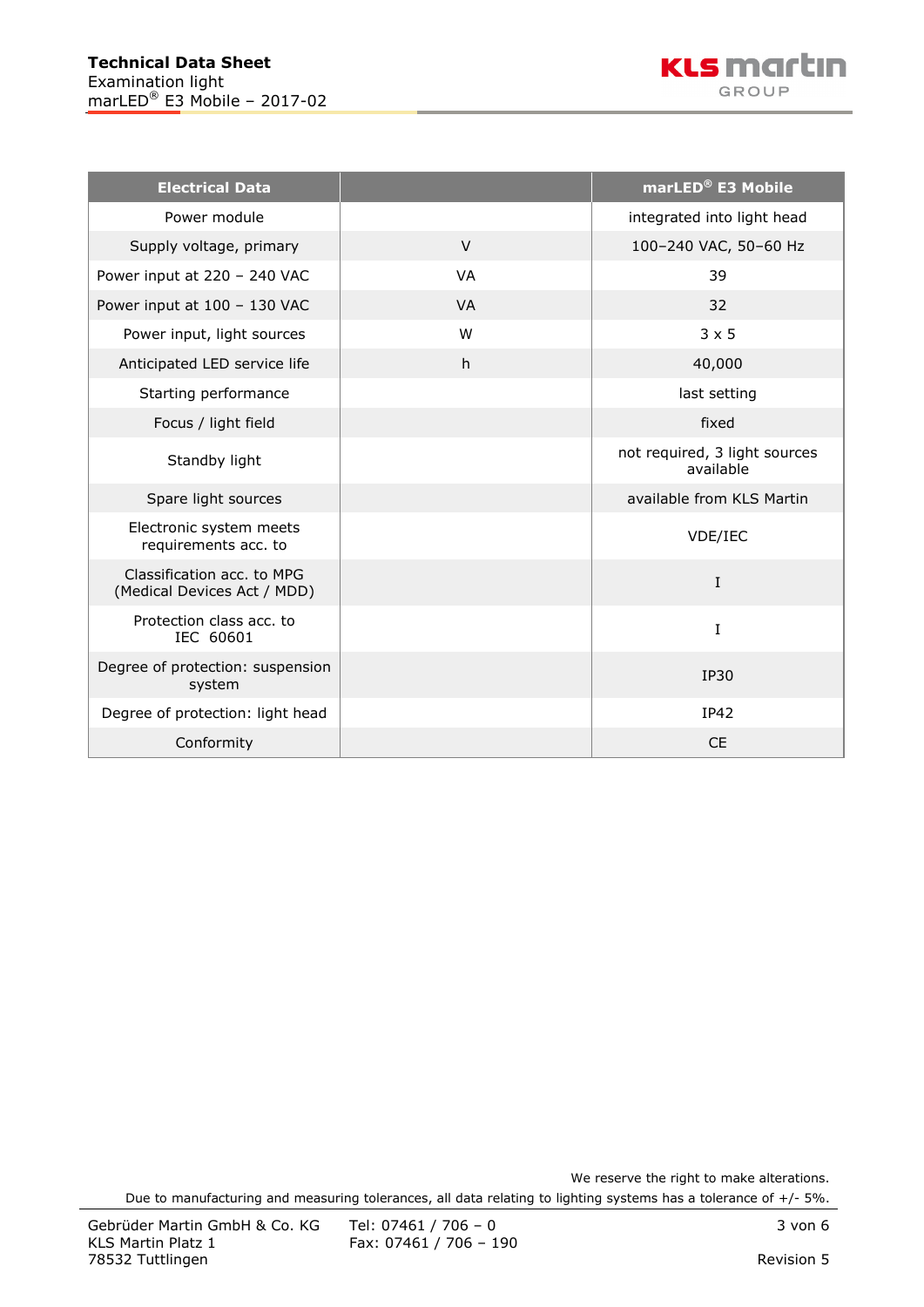| <b>Electrical Data</b>                                               |                        | marLED <sup>®</sup> E3 Mobile |
|----------------------------------------------------------------------|------------------------|-------------------------------|
|                                                                      |                        |                               |
| Central illuminance, electrically<br>dimmable from/to                | $\frac{0}{0}$          | $30 - 100%$                   |
| Central illuminance at a distance<br>of $1 \text{ m}$                | $\mathsf{I}\mathsf{x}$ | 100,000                       |
| Light field diameter (d10,<br>distance 1 m)                          | mm                     | 170                           |
| Color temperature                                                    | K                      | 4,300                         |
| Color rendering index (CRI)<br>$[Ra(1-8)]$                           |                        | 95                            |
| Total radiation strength at max.<br>lighting intensity               | W/m <sup>2</sup>       | 364                           |
| Illumination depth (without<br>refocusing) L1/L2<br>at 20%<br>at 60% | mm                     | 825 / 820<br>600 / 320        |
| Working range from/to (without<br>refocusing)<br>at 20%<br>at 60%    | mm                     | 175-1820<br>400-1320          |

| <b>Mechanical Data</b>                                    |                             | marLED <sup>®</sup> E3 Mobile               |
|-----------------------------------------------------------|-----------------------------|---------------------------------------------|
| Operating forces on light head                            | N                           | acc. to standard                            |
| Range of movement                                         | mm                          | 972                                         |
| Spring arm height adjustment                              | mm                          | 1312                                        |
| Top position of light head                                | mm                          | 2263                                        |
| Bottom position of light head                             | mm                          | 951                                         |
| Force required for moving light<br>head up/down           | N                           | 8                                           |
| Force required for swiveling the<br>light head            | N                           | $\overline{2}$                              |
| Weight                                                    | kg                          | 19                                          |
| Permissible ambient temperature<br>range during operation | $^{\circ}$ C / $^{\circ}$ F | +5° to +40°C [41-104°F]                     |
| Storage temperature                                       | $^{\circ}$ C / $^{\circ}$ F | $-10^{\circ}$ to $+50^{\circ}$ C [14-122°F] |
| Number of castors                                         | pcs                         | 4                                           |
| Number of lockable castors                                | pcs                         | $\overline{2}$                              |
| Castor diameter                                           | mm                          | 50                                          |

We reserve the right to make alterations.

Due to manufacturing and measuring tolerances, all data relating to lighting systems has a tolerance of +/- 5%.

Fax: 07461 / 706 - 190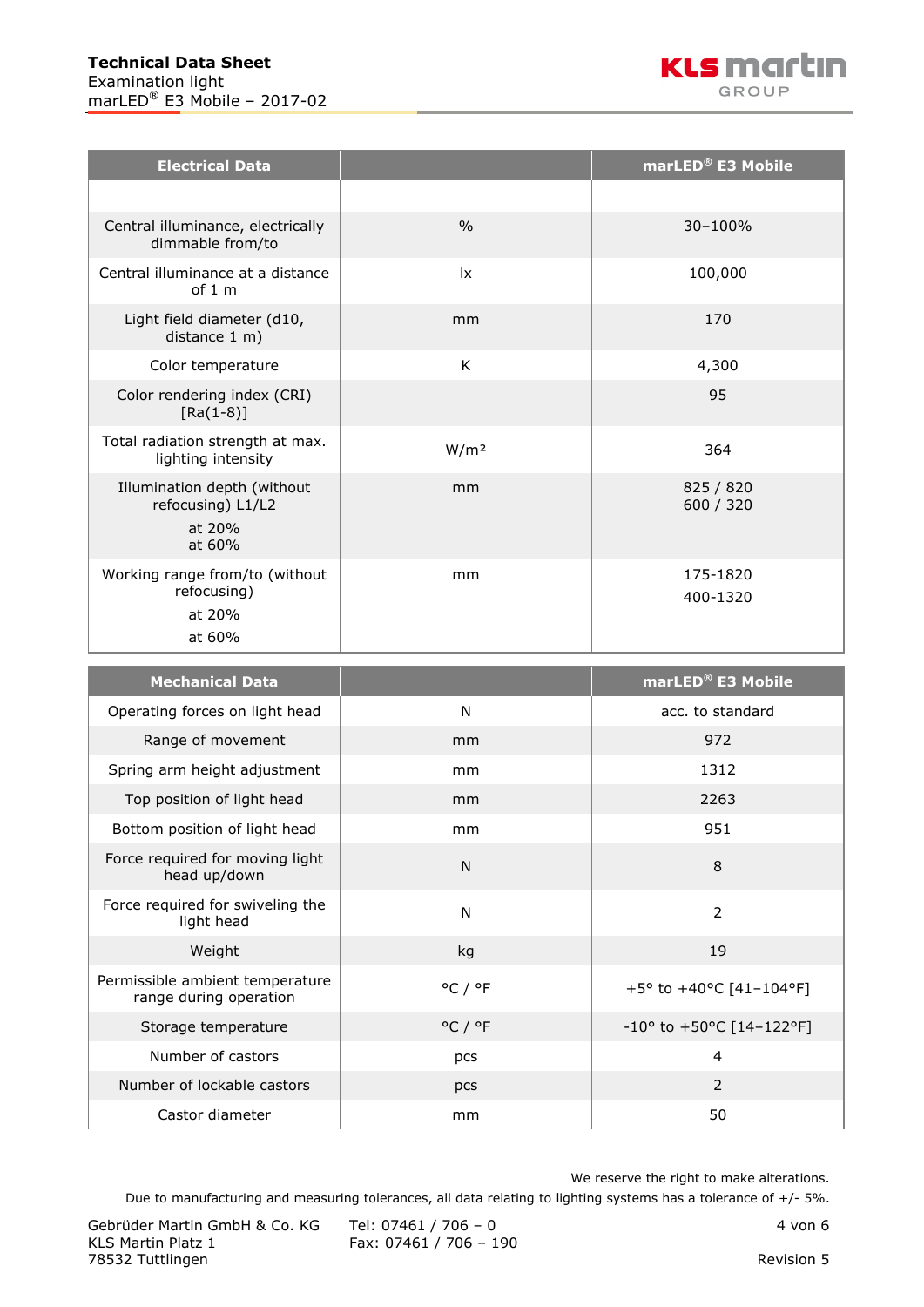

| <b>Mechanical Data</b>                    |    | marLED <sup>®</sup> E3 Mobile |
|-------------------------------------------|----|-------------------------------|
| Light head height (w/o sterile<br>handle) | mm | acc. to standard              |
| Light housing dimensions                  | mm | ca. 300 x 310                 |

We reserve the right to make alterations. Due to manufacturing and measuring tolerances, all data relating to lighting systems has a tolerance of +/- 5%.

Fax: 07461 / 706 - 190